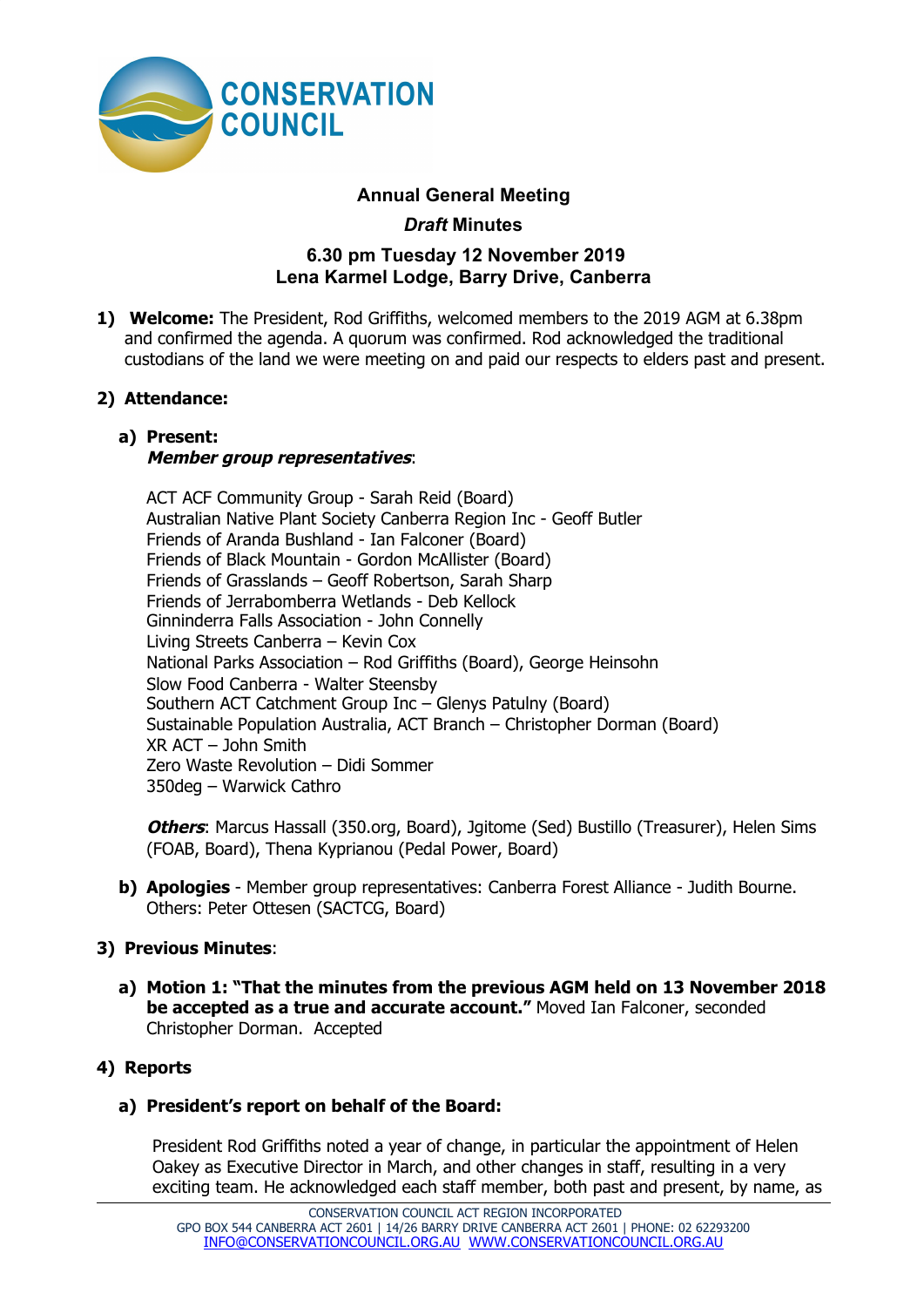well as volunteers and interns. the departure of Ruth Ragless as Office Manager and introduction of Michael Ryan in that position; the flow of a range of project officers – Meg McLellan and Maya Suzuki; Elle Lawless, Sylvia Gunn, Meg Walker , Matthew Frawley (cat containment), Paul Margary (both World Environment Day Dinner and Christmas auctions). He acknowledged the work done by Robert Hawse on the database and thanked him for that. Rod also noted the engagement of interns from the ANU.

Rod also reported on turnover within the Board – Rebecca Palmer-Brodie and Jacquie Shannon had to leave for personal reasons, and very recently Jenny Bounds had left the Board. Rod noted that Jenny had been the longest continuously serving member of the Board; he referred to some of the specific contributions Jenny had made to the Council and of her guidance, particularly on biodiversity matters over the years. He formally thanked and acknowledged Jenny for her contributions.

Rod also referred to the opportunities coming up, particularly those arising from the 2020 ACT election. He noted that updating of the Conservation Council policies to coincide with, and feed into, the political parties' electoral platforms had commenced and asked for help from all member groups in that process. There were no questions of the President.

**Motion 2: "That the President's Report be accepted by the meeting**." Moved, Glenys Patulny, seconded Marcus Hassall. Accepted.

#### **b) Executive Director's Report:**

ED Helen Oakey's report was focussed on the 3 months of the reporting period since she became Executive Director (ED).

Helen noted the significant organisational change that the Conservation Council had undergone, including her appointment and the staff restructure following Maya's departure overseas. A full-time campaign position and part-time events and communication position were created. These were filled by Elle and Sylvia respectively.

Other organisational highlights included –

- finalisation of a new 3-year service agreement with ACT Government which had been set up by Larry O'Loughlin and Clare Henderson as previous ED and Interim ED respectively; (Helen noted that under the service agreement the Conservation Council does not have to agree with policies and actions of the ACT Government. This funding supports the ED position as well as other running costs.)
- the Board's Planning Day, after which the Operational Plan was revised, and launch of a new website, both in May
- upgrade of IT equipment and streamlining of processes

Fundraising – The 2019 world Environment Dinner was the largest ever and exceeded fundraising objectives. As well as the preparation done by Clare Henderson, Helen acknowledged the contribution by events co-ordinator Maya and Board member Thena Kyprianou. Corporate donations for the event was very successful. Regular donor levels have remained steady. Rod Griffiths' second Walk the Border was successfully completed just prior to the AGM, boosting fundraising efforts for the 2020-21 financial year.

Campaigns and Projects highlights included -

- Successfully achieving listing of mature trees as threatening species
- Cat containment project commenced in February 2019.
- Heritage Grants funding to develop work around Kama and the Gungahlin woodlands ongoing.
- Grant from Ginninderry to re-run the Treasures series for the new development
- Supporting climate activism by providing space for artivists to generate content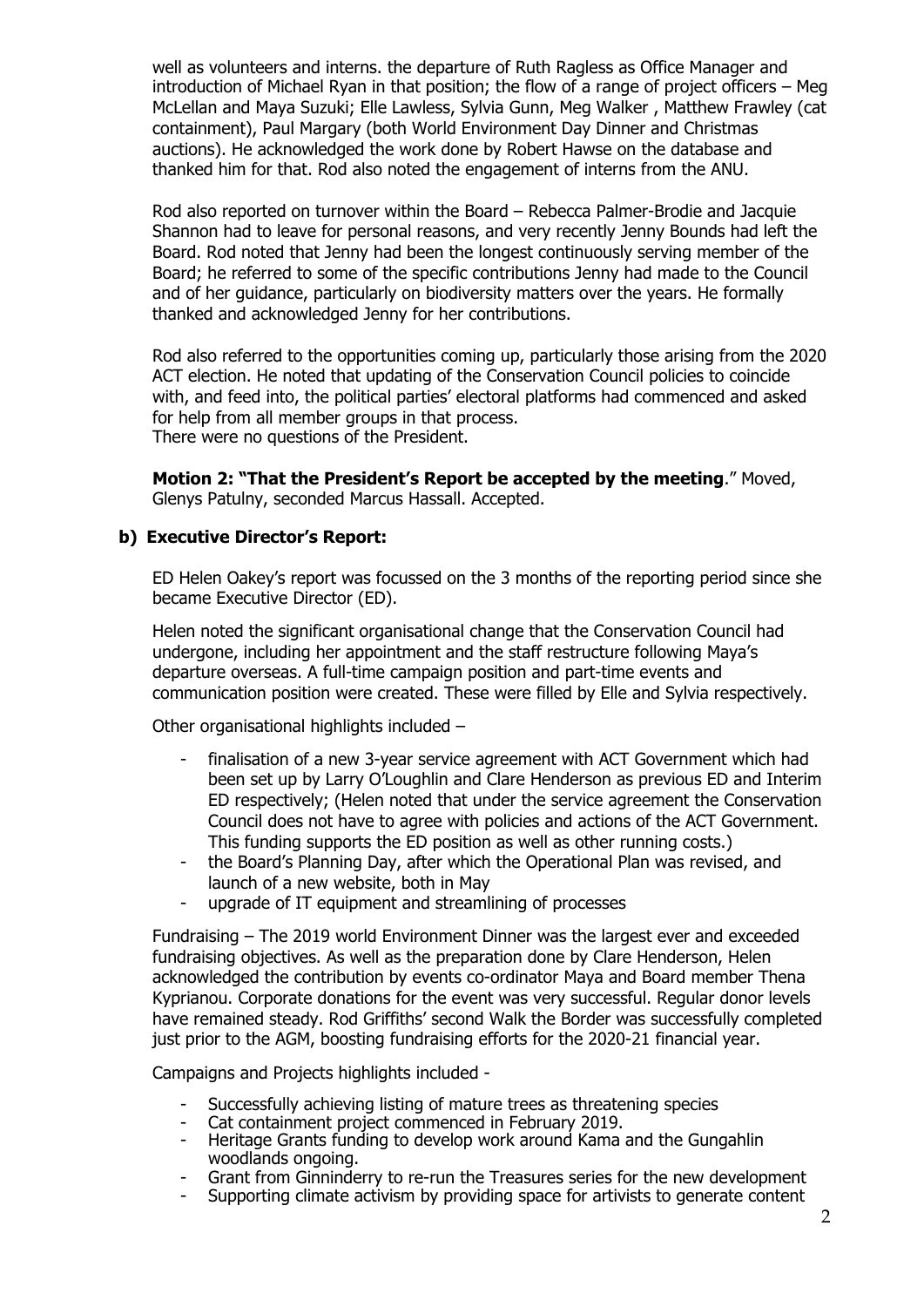for their representations, coming up with ideas, networking.

- Submissions to ACT Government on: Integrated Transport Strategy, Strategic Bushfire Management Plan 4, Draft Cat Plan, and Water Sustainable Urban Design.

Event highlights –

Federal Election Forum was attended by around 80 people Environment Exchanges on gas and cat containment were held

**Motion 3: "That the Executive Director's report be accepted by the meeting."** Moved, Rod Griffiths, seconded Didi Sommer. Accepted.

#### **5) Statement of accounts and the reports pursuant to section 73 (1) of the Associations Incorporations Act 1991 (Treasurer)**

a) **The auditor's report and annual accounts** were tabled.

The Treasurer, Sed Bustillo, presented the financial statements for the year ending 30 June 2019. Total income was \$330,311; total expenditure was \$289,552, providing a surplus of \$40,759, having moved from an accumulated surplus of \$108,839 at the beginning of the year to an accumulated surplus of \$149,598 at the end of the year. Net cash flow from operating activities was \$66,640 which, together with net cash flow from financing activities of \$2,125, resulted in overall net cash flow for the year and net change in cash for the year of \$68,765.

Statement of financial position at 30 June 2019 showed total assets of \$179,995 with current total liabilities standing at \$39,997, leaving overall nett assets of \$139,598 which represents equity/accumulated surplus as well.

Sed referred to the auditor's note 10 regarding treatment of the Moira Rowland Estate fund of \$10,000, interest from which is used each year to assist with costs associated with the Conservation Council's Moira and John Rowland Environmentalist of the Year Award. He indicated that the Board will be considering formal arrangements for accountable management of the fund in the near future.

Sed also announced that our auditor Saminda Maddumahewa will be stepping down and the Board will be appointing a new auditor in the future.

There were no questions of Sed.

**Motion 4: "That the Treasurer's Report and Financial Statements for the year ended 30 June 2019 be accepted by the meeting."** Moved Warwick Cathro, seconded Glenys Patulny. Accepted.

**Motion 5: "That a vote of thanks be passed recognising the hard work provided to the Conservation Council on a voluntary basis by our auditor Mr Saminda Maddumahewa for both this and previous years".** Moved Rod Griffiths, seconded Thena Kyprianou. Accepted.

Rod thanked Sed for his work during the year and noted that the financial situation at the end of this financial year allows us to do a little bit more in 2020-21.

b) **Appointment of auditor** – As notice that Saminda will be standing down was received very late, this item was deferred until such time as the Board can identify a new auditor.

## **6) Election of members of the Board, including office bearers.**

a) **Motion 8: "That Helen Oakey be appointed as Returning Officer for the election of office bearers and Board members".** Moved Rod Griffiths, seconded Marcus Hassall. Accepted. Rod Griffiths stood down from the chair.